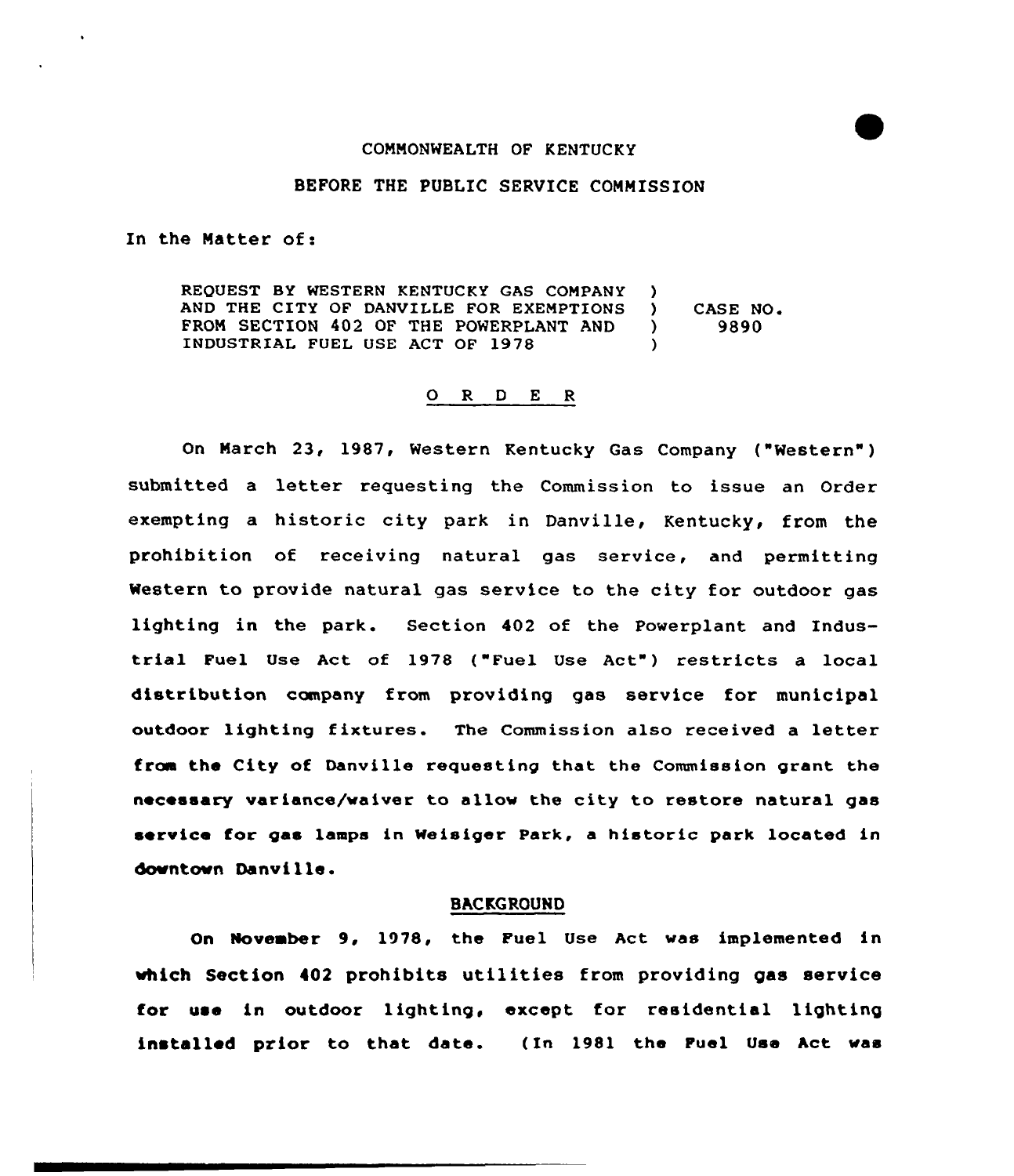amended to remove restrictions to residential outdoor gas lighting.) On May 10, 1979, the Economic Regulatory Administration (ERA) of the United States Department of Energy issued a Final Rule (10 CFR Part 516} which delegated to the states the authority for administering prohibitions with regard to gas lighting under Section 402 of the Fuel Use Act. The Final Rule included the authority to issue Orders exempting certain natural gas outdoor lighting fixtures. The basis for such exemptions includes municipal lighting of historical significance and commercial lighting of historical significance.

The records of Western and Danville indicate that gas service was discontinued for Weisiger Park on November 5, 1979. The park is located next to the Boyle County Courthouse in Danville and is scheduled for complete renovation in 1987. The bid for the renovation work has already been awarded. Danville states that nine ornamental gas lamps also need to be renovated in order to be used, and that the gas lamps are an integral part of the historic park's setting.

# **CONCLUSION**

After reviewing the record and being advised, the Commission is of the opinion and hereby finds that:

1. Western and Danville have filed requests for exemptions from Section 402 of the Fuel Use Act which prohibits the use of natural gas for municipal ox commercial outdoor gas lighting.

2. ERA has delegated to the states the authority to administer Section 402 of the Fuel Use Act (10 CFR Part 516),

 $-2-$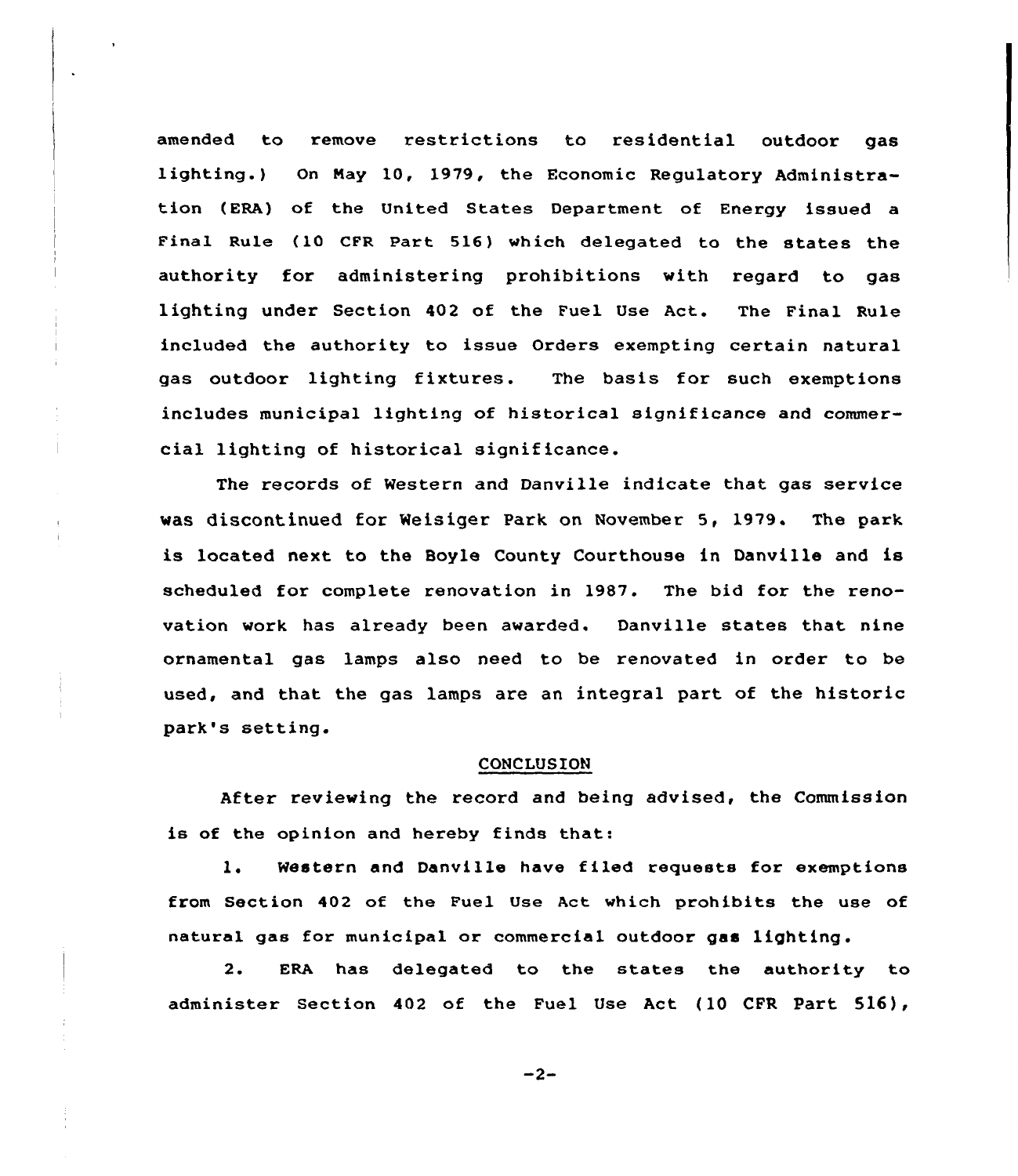including the authority to issue exemptions for gas outdoor lighting of historical significance.

3. The gas outdoor lighting identified herein directly contributes to the quality of significance of Weisiger Park, a historic site in the City of Danville.

4. The City of Danville should be allowed an exemption from the prohibition in Section 402 of the Fuel Use Act in order to use outdoor gas lighting in Weisiger Park.

5. Western should be granted an exemption from Section 402 of the Fuel Use Act in order to provide gas service to the City of Danville fox outdoor gas lighting in Weisiger Park.

IT IS THEREFORE ORDERED that:

1. The City of Danville be and it hereby is granted an exemption from Section 402 of the Fuel Use Act in order to use outdoor gas lighting in Weisiger Park.

2. Western be and it hexeby is granted an exemption from Section 402 of the Fuel Use Act in order to provide gas service, including the setting of any meters or other equipment to effect such service, to the City of Danville for outdoor gas lighting in Weisiger Park.

If Western implements any aspect of its gas curtailment  $3.$ program< it shall reapply to the Commission for approval to continue gas service to the City of Danville for outdoor gas lighting in Weisiger Park.

 $-3-$